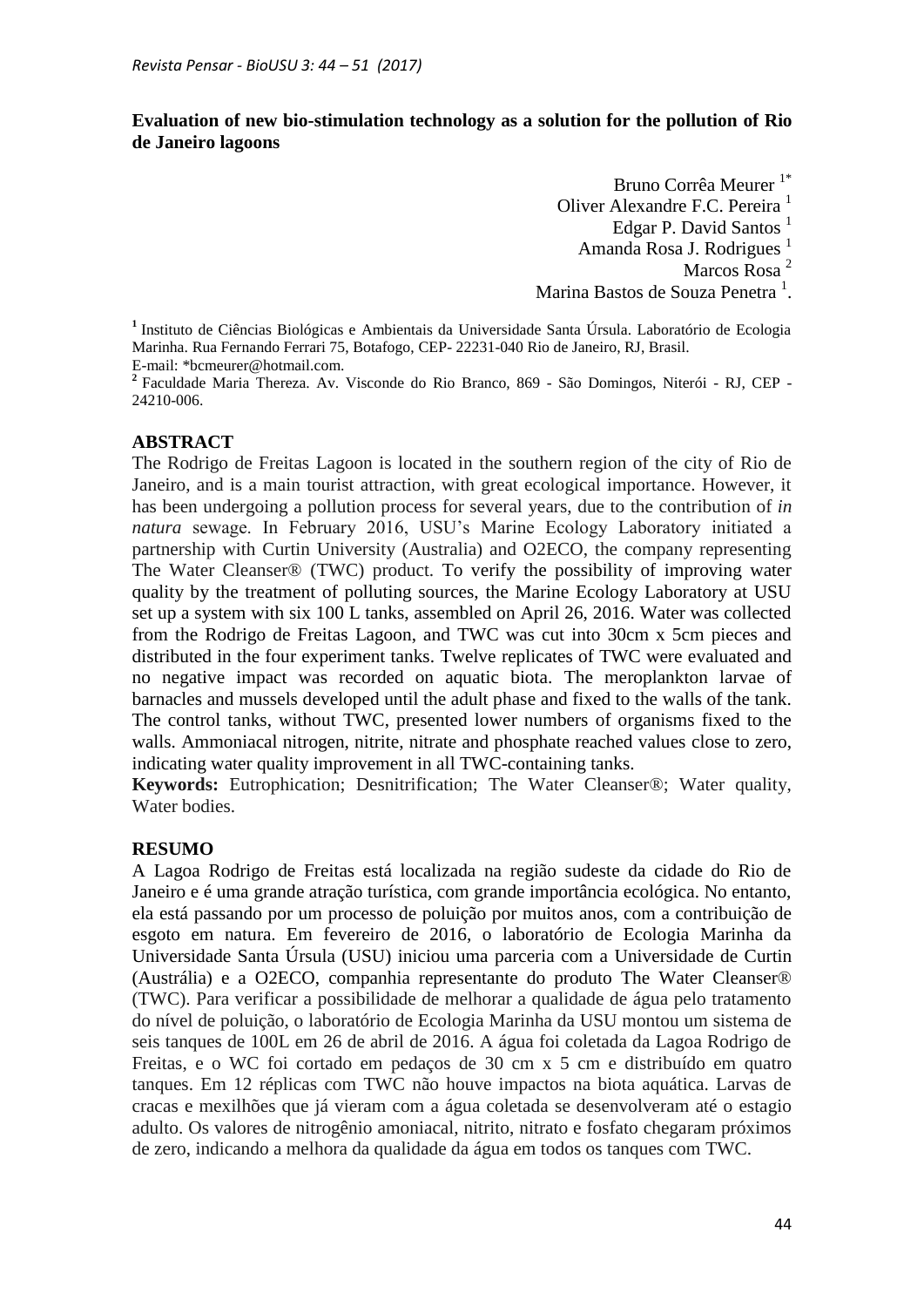**Palavras-chave:** Eutrofização; Desnitrificação; The Water Cleanser®; Qualidade de água, Corpos hídricos.

### **INTRODUCTION**

The Rodrigo de Freitas Lagoon is located in the southern region of the city of Rio de Janeiro, and is a main tourist attraction, with great ecological importance. However, it has been undergoing a pollution process for several years, due to the contribution of *in natura* sewage (Weerelt et al. 2012; Assunção e Rohlfs, 2012).

According to the limits permitted by Brazilian CONAMA Resolution 274/2000 and CONAMA 357/2005 regarding water quality, results obtained in 2015 and in February 2016 indicate that certain parameters are well above those allowed for class 2 (brackish water) used in secondary contact activities. Thermotolerant fecal coliforms reached 2,400,000 thermotolerant fecal coliforms MPN /100 mL, when the limit is 2,500 MPN thermotolerant fecal coliforms /100 mL. This may have been a consequence of the rainy period, since during the rainy season the sampling system is overflowed with sewage due to rain (Oliveira e Contador, 2016).

In February 2016, USU's Marine Ecology Laboratory initiated a partnership with Curtin University (Australia) and O2ECO, the company representing the The Water Cleanser® (TWC) product, that contains trace elements that stimulate nitrogen cycle bacteria to reduce ammoniacal nitrogen, nitrite and nitrate, while also improving BOD and other important parameters required for adequate water quality. The product, thus, promotes bioremediation through biostimulation.

Biochemical degradation of contaminants in a certain medium can be performed through bioremediation, which, in general, consists of increasing the local microbial population (Bernoth et al. 2000; Silva et al. 2004).

Among bioremediation strategies is biostimulation, which is applied *in situ* and seeks to stimulate the growth of the native microbial population by creating favorable environmental conditions for its development in the contaminated site, with nutrients and co-substrates, in order to accelerate degradation of contaminating compounds. However, heavy metals such as cadmium and lead are not absorbed or captured by microorganisms, but can be transformed into less harmful compounds. An important factor for the success of this technique is that bacteria capable of degrading the target pollutant should already be present in the environment (Lee e De Mora, 1999; Lima et al. 2011; EPA, 2004; Gaylarde et al. 2005).

The Water Cleanser® (TWC) product has been applied successfully in other countries such as Australia, New Zealand, and Mexico, among others. However, the question arose as to whether this product could impact the aquatic biota of the Rodrigo de Freitas Lagoon.

In this context, the present study aims to evaluate the possible impact of the The Water Cleanser® (TWC) on the barnacles and mussels of the Rodrigo de Freitas Lagoon, by evaluating its effects on water quality.

#### **MATERIAL AND METHODS**

To verify the possibility of improving water quality by the treatment of polluting sources, the Marine Ecology Laboratory at USU set up a system with six 100L tanks, assembled on April 26, 2016. Water was collected from the Rodrigo de Freitas Lagoon, stored in 100L containers until arriving at the laboratory and then distributed on the same day between six tanks.

The Water Cleanser is a probiotic culture block with trace elements and carbon. TWC is a wax plate that was cut into 30cm x 5cm pieces and distributed in the four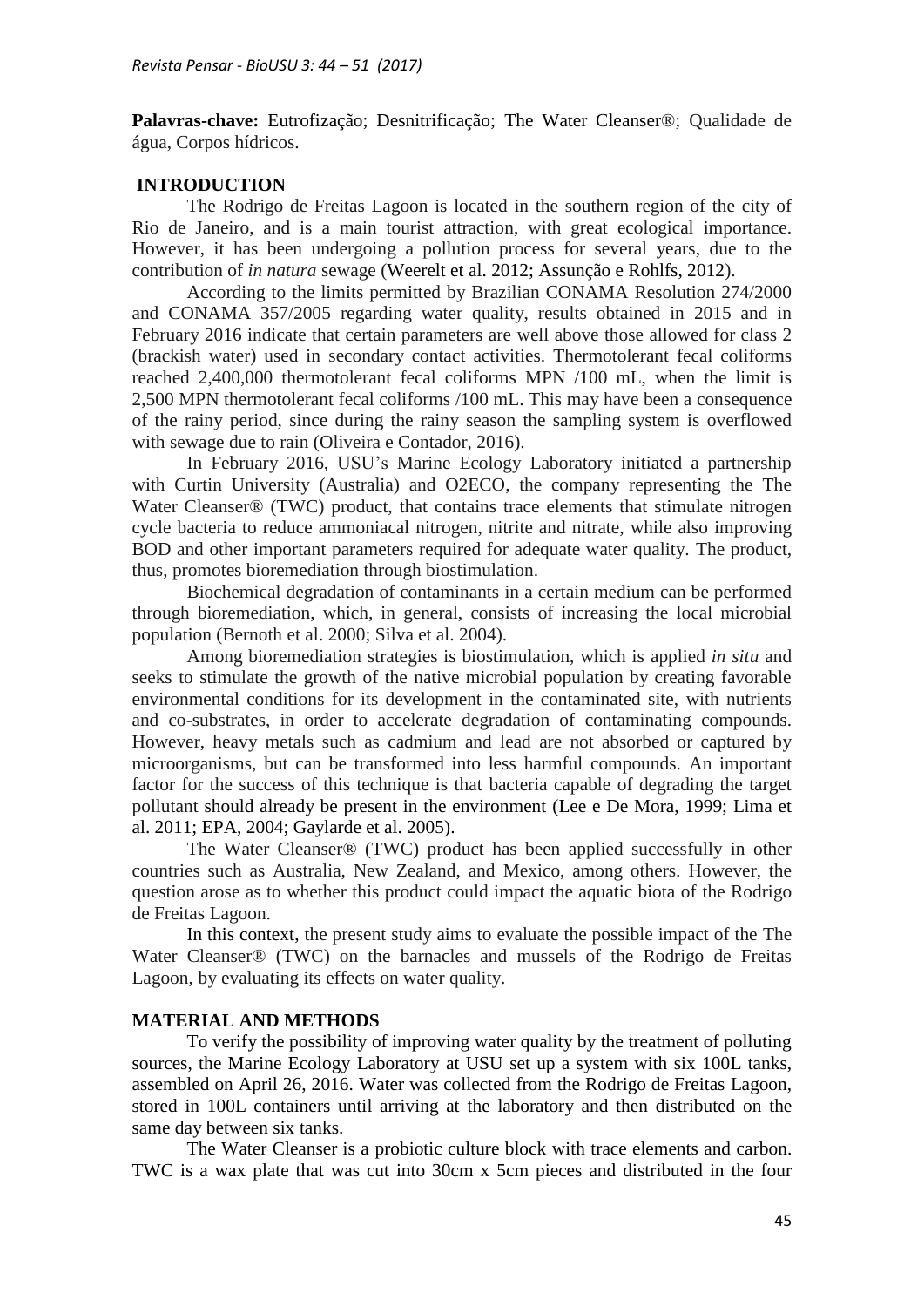experiment tanks. The experiment was repeated three times, totaling 12 replicates, including 6 controls.

Ammoniacal nitrogen, nitrite nitrogen, nitrate nitrogen, phosphorus, and the planktonic community were monitored.

The analyses were performed weekly and the variations of each tank were monitored. The tanks were maintained at 23 ° C and salinity at 10.

The parameter values obtained in the experiments were compared with the maximum permissible limits accepted by Brazil's National Environmental Council of Resolutions, CONAMA 357 and CONAMA 430.

The nutrients were measured by photometric methods at the Chemistry Laboratory at USU. Ammonia Nitrogen was measured by the Nessler method. Nitrite was analyzed by the Naphthylamine method, while Nitrate was determined by the N-(1 naphthyl)-ethylenediamine method. Phosphorus were determined by the Ascorbic Acid digestion Method.

An NMDS (Non-metric Multidimensional Scaling) statistical test by Euclidean distances was performed to analyze the differences between the experiment tanks.

### **RESULTS**

The TWC-containing tanks presented variations over time for all analyzed parameters, decreasing during the fourth week of the experiment. The control tanks presented low variation with significant difference compared with TWC-containing tanks  $(F=34, 1; p=0.03)$ .

Increases in ammoniacal nitrogen were registered mainly during the second week (Figure 1). Ammoniacal nitrogen was well below the limit determined by CONAMA, of 20 mg.  $L^{-1}$  in all tanks.

Mean nitrite concentrations were also below the limit determined by CONAMA 357 and CONAMA 430, in all tanks. The highest values were recorded during the second week. In the fourth week, all tanks showed nitrite concentrations below 0.1  $mg.L^{-1}$ .

Mean nitrate concentrations were also below the limit determined by CONAMA 357 and CONAMA 430, in all tanks. The highest values were recorded during the third week, following the transformation of ammonia to nitrite and from nitrite to nitrate. With the exception of control tank, all tanks presented values below  $0.1 \text{ mg} L^{-1}$  during the fifth week.

Mean phosphorus values were below the limit determined by CONAMA 357 and CONAMA 430 in all tanks, with the highest concentrations recorded in the controls. The TWC-containing tanks presented values below  $0.05$  mg. $L^{-1}$  after the fourth week.

The most significant decrease occurred during the fourth week, with all nutrients presenting values below  $0.05 \text{ mg.L}^{-1}$ , except for nitrate, that maintained mean values of  $0.14 \pm 0.09$  mg.L<sup>-1</sup> (Figure 1).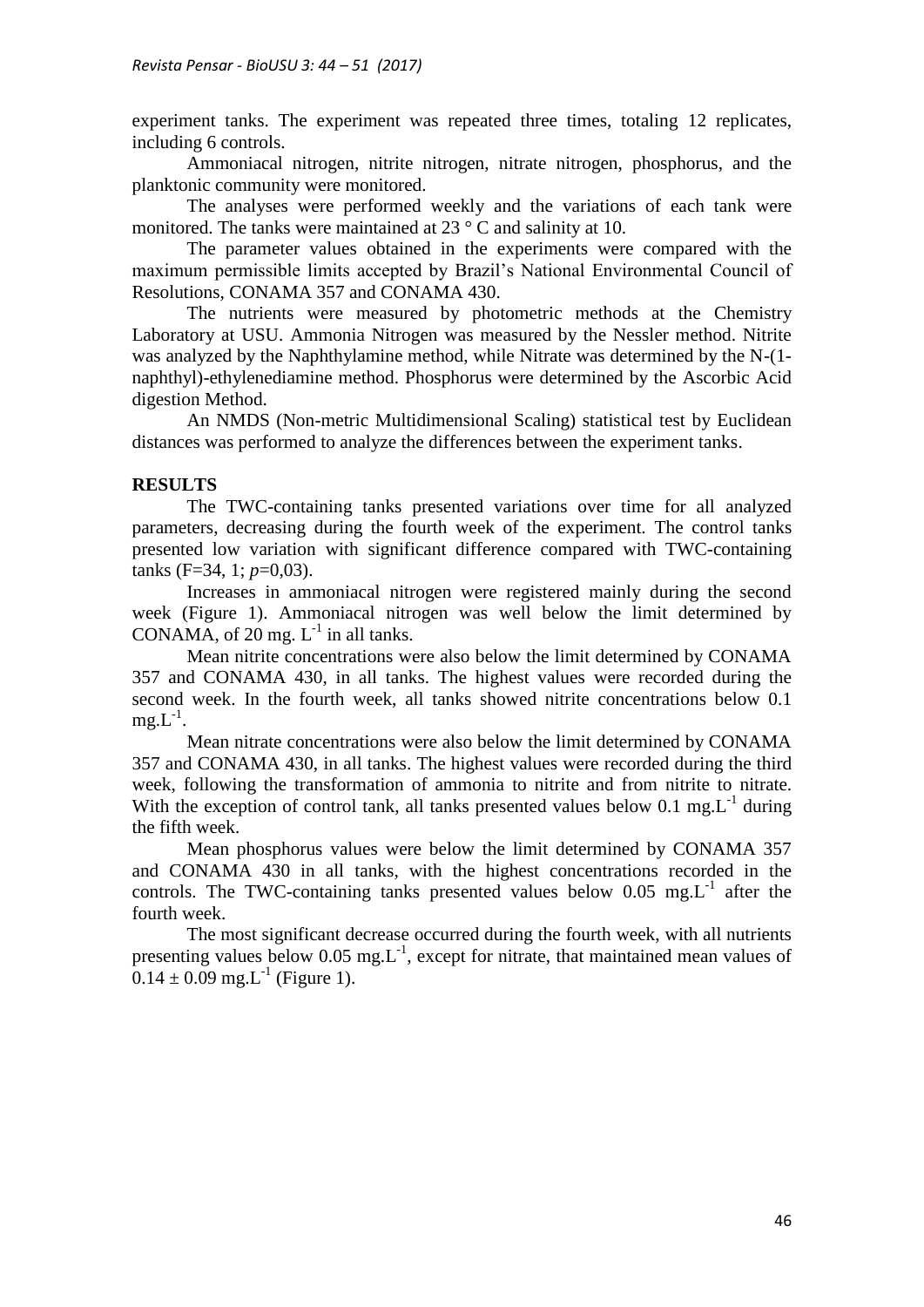

Figure 1 - Means and standard deviations of the nutrient in TWC-containing tanks.

The TWC-containing tanks presented significant improvements in water quality in one week, providing conditions for the development of aquatic biota, and filtering strata (barnacles), which were recorded in all tanks (Figure 2). These barnacles came in the form of larvae when the Rodrigo de Freitas Lagoon water was collected, so the plankton present in the water found good conditions for development to the adult form.



Figure 2 – Barnacle adult and larvae attached to the glass in a TWC-containing tank.

The TWC-containing tanks presented mean number  $38,5\pm 21,3$  barnacles and  $17.5 \pm 8.9$  mussels. The control tanks presented only five organisms, four barnacles and one mussel (Figure 3).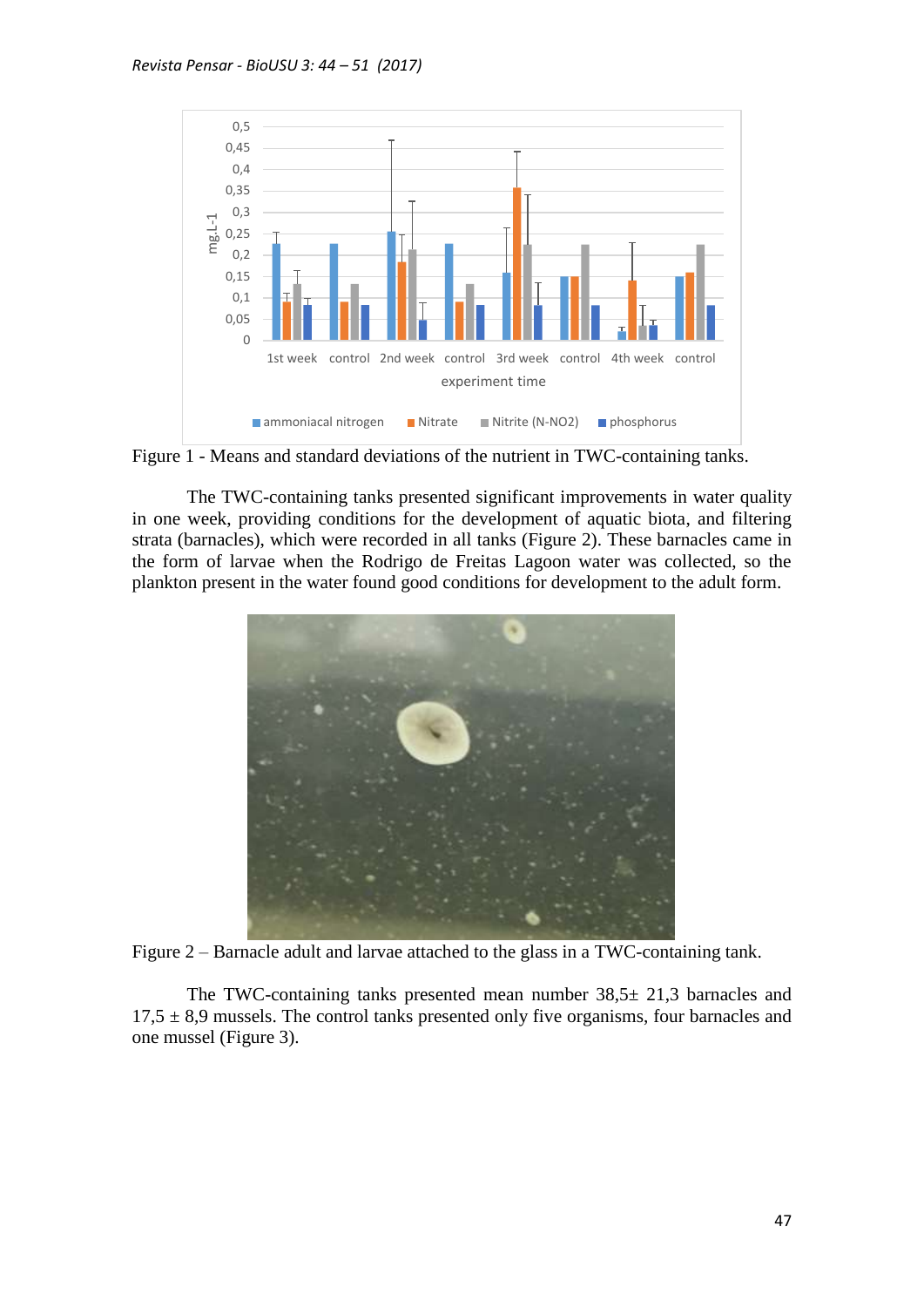

Figure 3- Means and standard deviations of barnacles and mussels.

When applying the NMDS analysis through Euclidean distance, it was demonstrated that tanks TWC2 (T2), TWC3 (T3) and TWC4 (T4) had the largest number of organisms reaching the adult stage, followed by tank TWC1 (T1). The control tanks showed much lower densities of organisms reaching the adult stage (Figure 4).



Figure 4 - NMDS analyses of the Euclidean distance of the composition of benthic filtering organisms in the experiment tanks.

### **DISCUSSION**

Most studies on bacteria dynamics in the aquatic environment analyze factors that vary on a time scale, such as months or seasons. In temperate ecosystems, seasonal changes in temperature, organic matter and nutrients, such as inputs from melted snow or water column mixtures, and phytoplankton blooms, among others, lead to changes in the abundance and production rates of bacterioplankton and, consequently, nitrogenous compounds (Sondergaard, 1997; Biddanda e Cotner, 2002; Mc Manus et al. 2004). In tropical ecosystems, bacterioplankton growth seems to be related mainly to seasonal alternations between allochthonous and autochthonous resources, with a correlation between bacteria and nitrogenous compounds. Reducing the source of nutrients from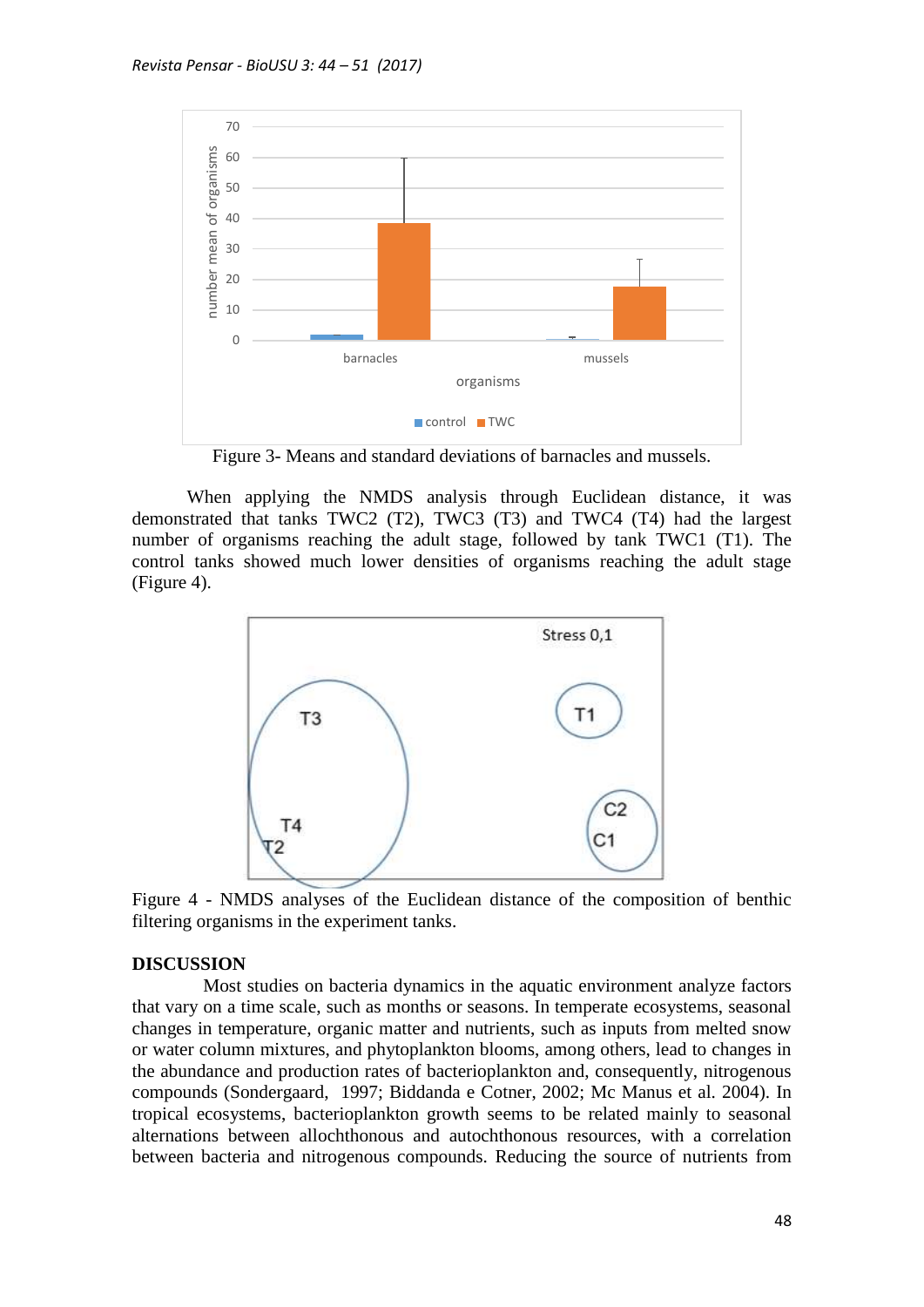domestic sewage sludge can reduce the number of pathogenic bacteria and favor increases in the diversity of the aquatic biota.

Increasing interest in solutions applying different technologies and strategies for the improvement of water quality in environments polluted by anthropogenic sources has been observed. One of these solutions is the use of genetically modified microorganisms that would present better catabolic potential than native species that could be used for bioremediation (Wrobleski, 2014). However, there is concern about the use of these microorganisms, since there may be uncontrollable dispersion and irreversible impacts (Papinazath e Sasikumar, 2014).

The TWC product is a nitrifying bacteria biostimulator, composed of trace elements that allow for the action of these organisms. The product stimulates the already existing bacteria in the environment to complete the nitrogen cycle, and does not bring any new bacteria at all. This type of solution has lower costs when compared to chemical solutions or solutions that use equipment with electric power sources.

Kamath (2007) collected information on bioremediation applications in Central European and Indian lakes, and indicated satisfactory results, but raised the issue that there is need for the application of other types of techniques in conjunction with bioremediation for better control of the pollutant factors of lakes in large lakes. Coelho et al. (2015) states that, in order to obtain large scale and higher efficiency, it is necessary to apply techniques to overcome the limitations of the bioremediation process, such as genetic engineering, to develop more efficient microorganisms.

All TWC-containing tanks presented decrease in the evaluated nutrient levels. Nitrate was present in the highest concentrations following the nitrification process in most of the tanks, from the decomposition and release of ammoniacal nitrogen, its transformation to nitrite and then to nitrate.

The control aquaria presented reduced nutrients, because they present bacteria in the water responsible for nitrification. However, they did not show growth of meroplankton species until the fixation phase as observed in TWC-containing tanks.

The main difference between the control tanks and the TWC-containing tanks was aquatic biota fixation to the tank walls. The control tanks did not present organisms, while the others formed a benthic biota that arrived in the form of larvae at the beginning of the experiment. From the NMDS analysis through Euclidean distances it was possible to observe the control tanks were separated from the others when comparing the abundance of filtering organisms fixed in the tanks. Thus, it can be concluded that the plaque that stimulates nitrification bacteria did not negatively influence the aquatic biota; on the contrary, the water quality in the TWC-containing tanks favored organism development until the adult phase. In this scenario, this new biostimulation technology could be used to reduce the pollution of Rio de Janeiro lagoons, used alongside strategies for the treatment of domestic and industrial sewage. Studies should be conducted to analyze the best strategy for each ecosystem, since biota composition varies from lagoon to lagoon.

# **CONCLUSION**

The control tanks presented low variation with significant difference compared with TWC-containing tanks that presented variations over time for all analyzed parameters, decreasing during the fourth week of the experiment.

Twelve replicates of TWC were evaluated and no negative impact was recorded on barnacles and mussels. The meroplankton larvae of barnacles and mussels developed until the adult phase and fixed to the walls of the tank. The control tanks, without TWC, presented lower numbers of organisms fixed to the walls.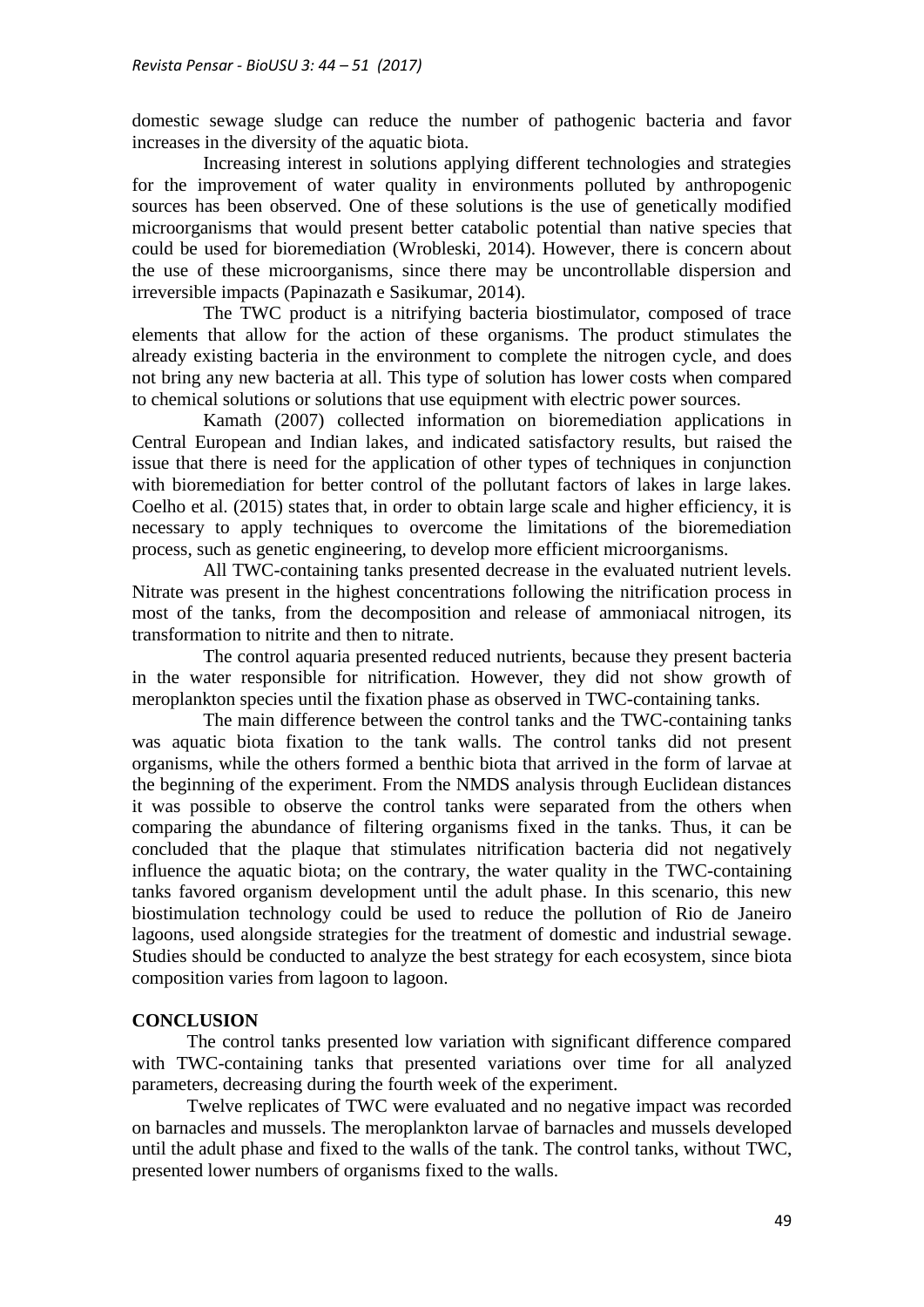Ammoniacal nitrogen, nitrite, nitrate and phosphate reached values close to zero, indicating water quality improvement in all TWC-containing tanks.

Biostimulation techniques can offer lower costs compared to traditional remediation and can be implemented on a large scale, being considered an efficient solution for the decontamination of Rio de Janeiro lagoons.

## **REFERENCES**

Assunção LPG, Rohlfs DB. Biorremediação em áreas contaminadas. Goiás. Tese [Doutorando em Biociências forenses] – PUC/IFAR; 2012.

Bernoth L, Firth I, Mcallister P, Rhodes S. Biotechnologies for remediation and pollution control in the mining industry. Miner Metall Proc 2000; 17 (2): 105 – 11.

Biddanda BA, Cotner JB. Love handles in aquatic ecosystems: the role of dissolved organic carbon drawdown, resuspended sediments, and terrigenous inputs in the carbon balance of Lake Michigan. Ecosystems 2002; 5: 431- 45.

Coelho LM, Rezende HC, Coelho LM, Souza PAR, Melo, DFO, Coelho, NMM. Bioremediation of Polluted Waters Using Microorganisms. In: Shiomi N. Bioremediation of Wastewater and Polluted Soil. Vienna: Intech; 2015. p.  $1 - 22$ . Conselho Nacional do Meio Ambiente (Brasil). Resolução nº 357, de 18 de Março de 2005. Dispõe sobre a classificação dos corpos de água e diretrizes ambientais para o seu enquadramento, bem como estabelece as condições e padrões de lançamento de efluentes, e dá outras providências. DOU 053, 18 de Março de 2005; pag. 58-63. Disponível em: <http://www.mma.gov.br/>.

Conselho Nacional do Meio Ambiente (Brasil). Resolução n° 430, de 13 de maio de 2011. Dispõe sobre as condições padrões de lançamento de efluentes,complementa e altera a resolução n° 357, de 17 de março de 2005, do Conselho Nacional do Meio Ambiente. DOU 92, 16 e Maio de 2011; pag. 89. Disponível em: http://mma.gov.br/port/conama/legiabre.cfm?codlegi=646.

Conselho Nacional do Meio Ambiente (Brasil). Resolução n° 274, de 29 de Novembro 2000. Define os critérios de balneabilidade em águas brasileiras. DOU 18, 25 de Janeiro de 2001, Seção 1, pag. 70-71. Disponível em: http://www.mma.gov.br.

Environmental Protection Agency, United States (EPA) [homepage na internet]. How to Evaluate Alternative Cleanup Technologies for undergrond storage tank sites [acesso em 10 maio 2017]. Disponível em: http://www.epa.gov.

Gaylarde CC, Bellinaso MDL, Manfio GP. Biorremediação: Aspectos biológicos e técnicos da biorremediação de xenobioticos. Biotecnologia Ciência e Desenvolvimento 2005; 34: 36 - 43.

Kamath G. Bioremediation of Lakes: Myths and Realities. In: Sengupta M, Dalwani R. Proceedings of Taal 2007 - 12th World Conference. Mubai: Organica Biotech; 2007. p. 44-49.

Lee K, De Mora. In situ bioremediation strategies for oiled shoreline environments. Environ Technol 1999; 20 (8): 783- 79.

Lima DF, Oliveira OMC, Cruz MJM. Utilização dos fungos na bioremediação de substratos contaminados por petróleo: estado da arte. Caderno de Geociências 2011; 8 (2): 113-21.

Mc Manus GB, Griffin PM, Pennock JR. Bacterioplankton abundance and growth in a river-dominated estuary: relationships with temperature and resources. Aquat Microb Ecol 2004; 37: 23-32.

Oliveira CR, Contador LS. Avaliação das condições dos indicadores microbiológicos de balneabilidade da Lagoa Rodrigo de Freitas - RJ. Rio de Janeiro. Monografia [graduanda em ciências biológicas] – USU; 2016.